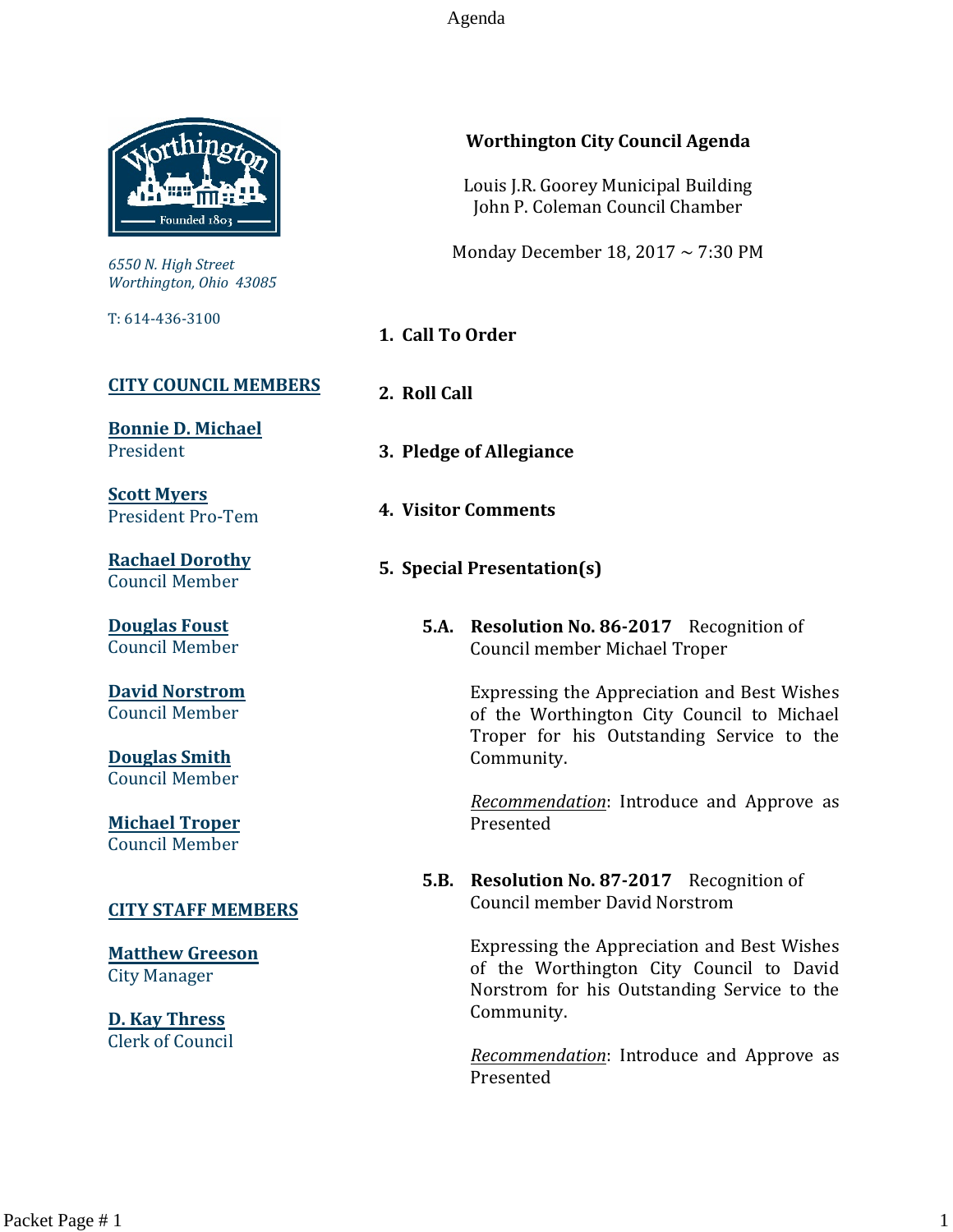Agenda

- **6. Reports of City Officials**
- **7. Reports of Council Members**
- **8. Other**
- **9. Executive Session**
- **10. Adjournment**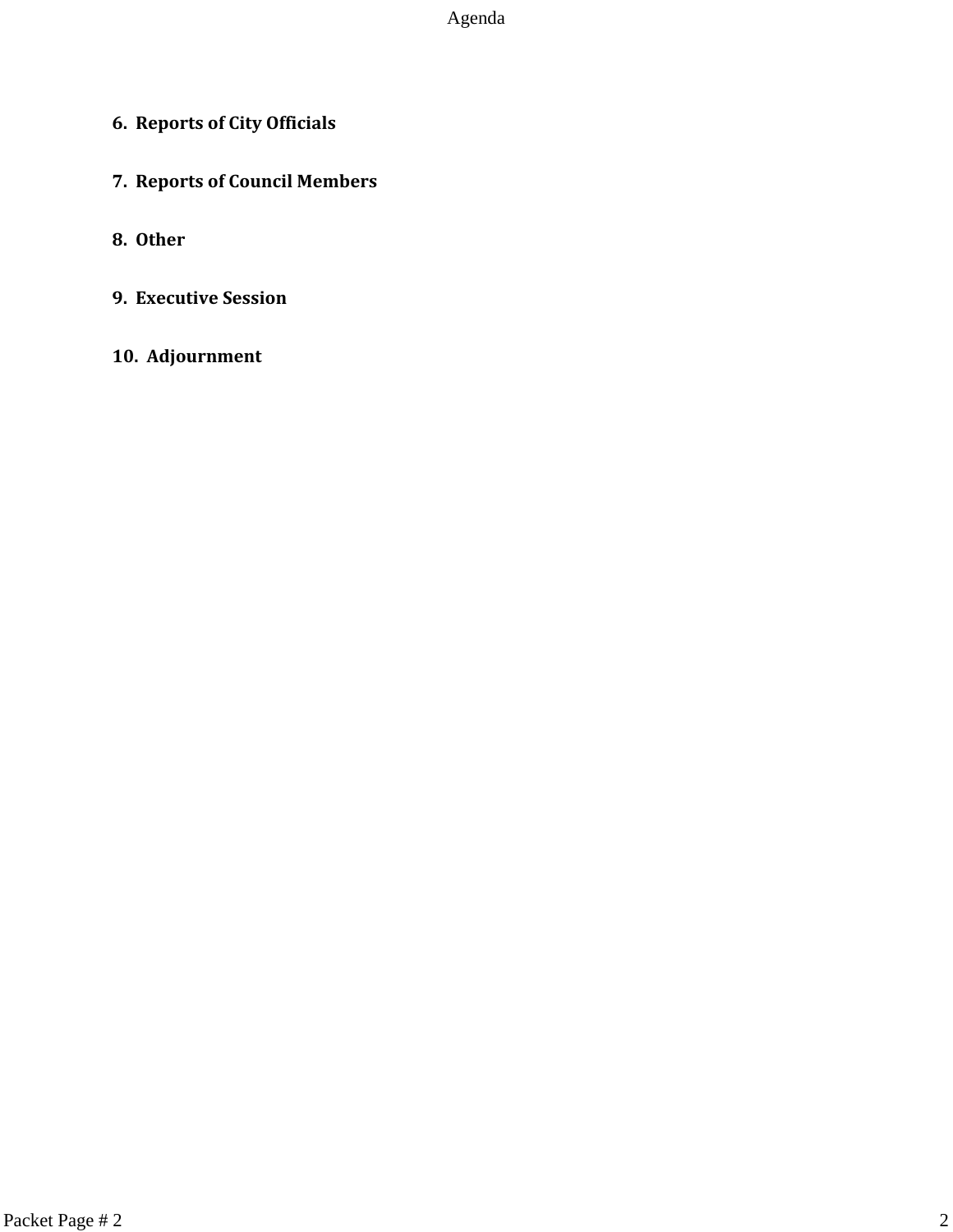5.A. - Recognition of Council member Michael Troper

### RESOLUTION NO. 86-2017

Expressing the Appreciation and Best Wishes of the Worthington City Council to Michael Troper for his Outstanding Service to the Community.

WHEREAS, Michael Troper diligently served the City of Worthington as a member of City Council from January 2014 through December 2017; and,

WHEREAS, Michael Troper also serves as a Board member of the Worthington International Friendship Association; and,

WHEREAS, Michael Troper served on the evaluation committee for the 2016 Worthington Community Grants Program; and,

WHEREAS, Michael Troper has conscientiously represented the people of Worthington through his commitment to the pursuit of excellence in all City services,

NOW THEREFORE, BE IT RESOLVED by the Council of the Municipality of Worthington, County of Franklin, State of Ohio:

SECTION 1. That on behalf of the residents of the community, the City Council hereby expresses to Michael Troper sincere appreciation for his contributions and dedicated service and extends him best wishes in future pursuits.

SECTION 2. That the Clerk of Council be instructed to forward a duly certified copy of this Resolution to Michael Troper and to record said Resolution in the appropriate record book.

Adopted  $\blacksquare$ 

 $\mathcal{L}_\text{max}$  , where  $\mathcal{L}_\text{max}$  and  $\mathcal{L}_\text{max}$  and  $\mathcal{L}_\text{max}$ 

President of Council

 $\mathcal{L}_\text{max}$  , where  $\mathcal{L}_\text{max}$  and  $\mathcal{L}_\text{max}$  and  $\mathcal{L}_\text{max}$ 

Attest:

Clerk of Council